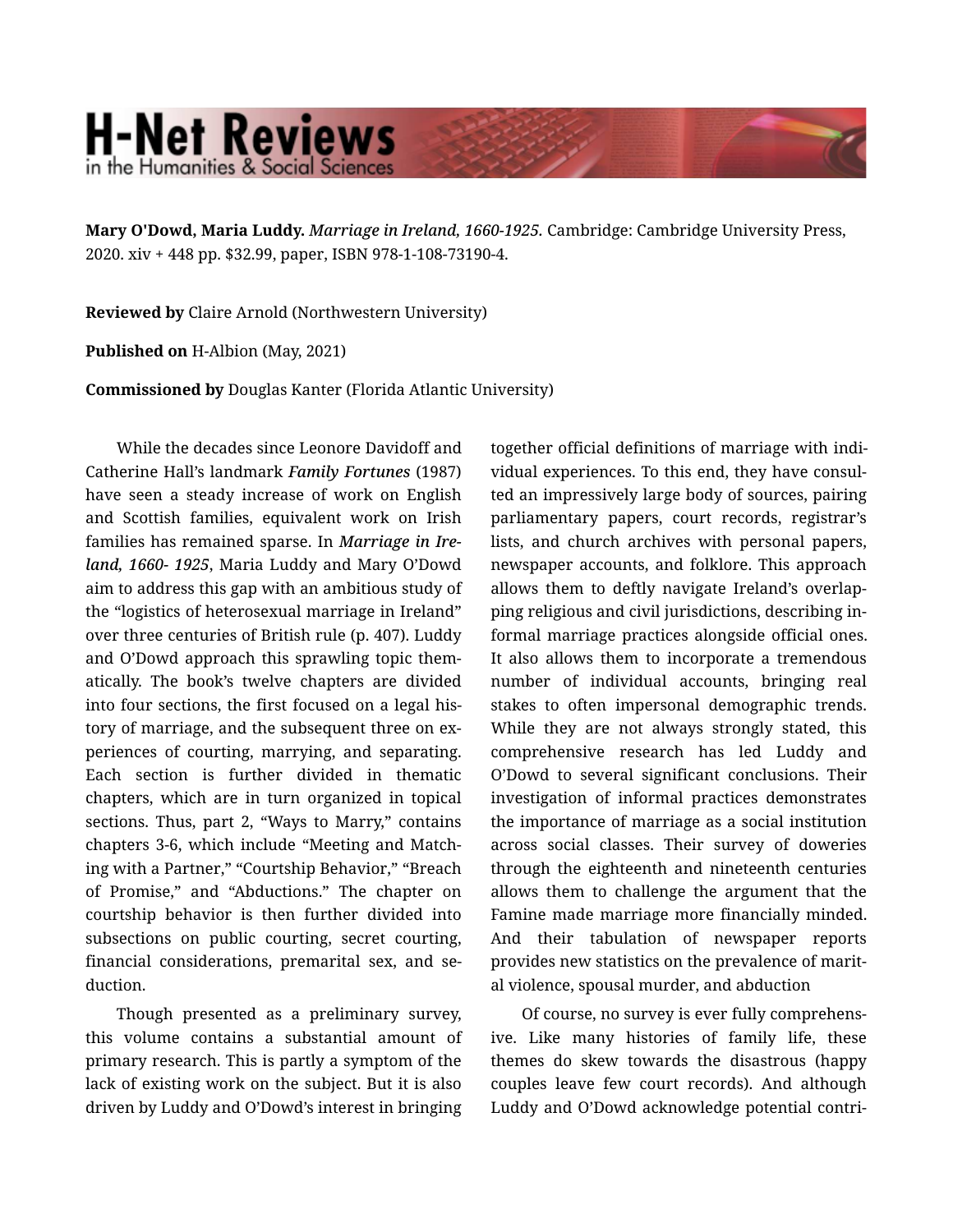butions from cultural history and gender and sexuality studies on these topics, their approach is primarily rooted in social history. As a result, the somewhat cursory treatment of topics such as symbolic gift giving and wedding ceremonies (chapter 7) or sex work (chapter 8) will un‐ doubtedly leave some readers unsatisfied. But it is also difficult to ask this already lengthy study to include more. Luddy and O'Dowd themselves posi‐ tion this volume as a foundation for future work, rather than the definitive study on Irish marriage. They flag three areas they think are particularly promising: the role of extended family, children, and further comparative work with England and Europe. In practice, the breadth of topics covered here will likely spark many more ideas.

Unfortunately, this thematic approach does make it more difficult for Luddy and O'Dowd to give their readers a sense of the larger arc of Irish marriage over three centuries. Their introduction identifies some significant changes from 1660 to 1925: demographic growth, rising literacy, grow‐ ing numbers of newspapers, and women's shifting legal position. They also point to some intriguing particularities of the Irish case compared to Eng‐ land and Scotland: poverty, limited urbanization, the Famine and resulting emigration, the unique position of the Catholic Church, and the lack of legal divorce through the twentieth century. But this broader context is often obscured by thematic divisions between and within chapters. Most con‐ cerningly, chronological clarity is often sacrificed for topical coverage. Though chapter and section titles rarely include date ranges, most are under‐ standably focused on a subset of the period from 1660 to 1925. Thus, not every chapter starts in 1660 and ends in 1925, nor does each chapter spend equal time between the early modern and modern periods. However, the period focus of each section is not always clearly stated. Com‐ bined with the lack of a larger narrative about the evolution of marriage, this vagueness leaves the readers to work out for themselves which topics are consistent features of marriage over the threecentury scope and which are tied to certain peri‐ ods or events.

Change over time is most difficult to discern in the broadest chapters. For example, chapter 7, "Marital Relations," begins with a brief section on wedding ceremonies and celebrations, followed by a long section titled "Forms of Patriarchy," three very brief sections on wills, and a final section that describes women's changing property rights over the nineteenth century along with the sexual lives of a small set of twentieth-century couples. The conclusion then mentions family size, before stating, "there can be no generalizing about intim‐ ate relationships between married couples" (p. 259). The reader is left with a vague sense of some aspects of married life, but a limited grasp of their relative frequency, scope, or change over time. This encyclopedic approach is also repeated in chapter 4, on courtship; chapter 8, on adultery; and chapter 10, on marital violence, with similar issues.

Chapters with more specific topics are easier to follow. For example, in chapter 6, "Abductions," Luddy and O'Dowd convincingly argue that ab‐ duction was "extensively practiced" from the late eighteenth through the early nineteenth century, peaking in the 1830s and 40s. Backed by a broad survey of court records and newspaper accounts, they argue abduction was economically motiv‐ ated, and thus first practiced among minor gentry before descending to the lower-middle classes. Their survey also shows only 20 to 30 percent of cases resulted in convictions, suggesting most ab‐ ductions did eventually end in a marriage. How‐ ever, their incorporation of individual accounts also emphasizes the physical and sexual violence of abduction, allowing them to assert that few ab‐ ductions were pre-arranged consensual agree‐ ments. Chapter 2, on itinerant ministers; chapter 5, on breach of promise to marry cases; and chapter 9, on bigamy, have similarly focused scopes and conclusions. Still, the thematic separa‐ tion of these more argumentative chapters makes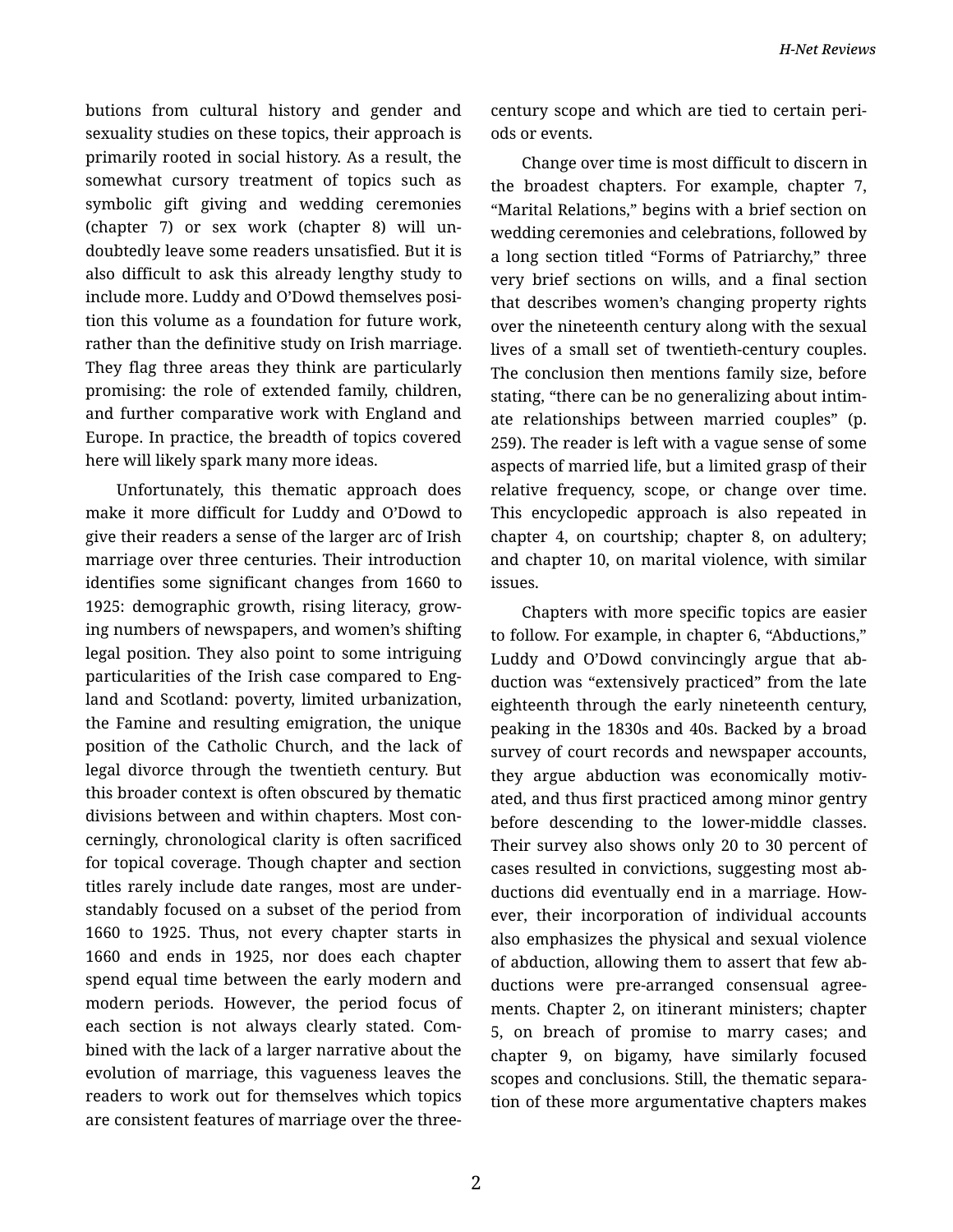it difficult to point to significant turning points or causal factors beyond the specific case studies.

The thematic organization also obscures the extent to which this book focuses on the nine‐ teenth century. The beginning and end points of the more focused chapters frequently hinge on nineteenth-century legislation, such as the 1844 Act to prevent "clandestine" marriages, the Irish Poor Law, and the divergence of divorce law between England and Ireland after 1857. The broader chapters have more uneven chronologies, but their most substantial sections often focus on the nineteenth century as well. Those more inter‐ ested in the rest of 1660 to 1925, meanwhile, may be disappointed. Discussion of eighteenth-century marriage is mostly limited to legislative changes in chapter 1, "A Legal Marriage," and chapter 9, "Bi‐ gamy." Debates about early modern affectionate marriage, wider kinship networks, or the trans‐ ition to modern family forms, all common in Eng‐ lish and Scottish literature, are acknowledged but not expanded on. Twentieth-century references are even more scattered, appearing briefly at the end of some chapters in focused accounts of the Ir‐ ish Free State's relatively harsher attitude to breach of promise and bigamy cases, and a moral panic over sex work and national health in the 1920s. Again, the book's already broad scope makes it difficult to ask for more content—but Luddy and O'Dowd could have been more select‐ ive and transparent about their primary focus.

Ultimately, this volume contains a tremendous amount of information about marriage in Ireland, though it is not always fully contextualized. Though the title suggests a general survey, these chapters can focus in quite quickly to specifics, which may make it difficult for readers not already familiar with the main themes of either Ir‐ ish history or the history of the family. But for readers hoping to supplement or expand their work on marriage, family relationships, or women's legal and social positions in Ireland, this volume opens new questions and sets readers on the path to answering them.